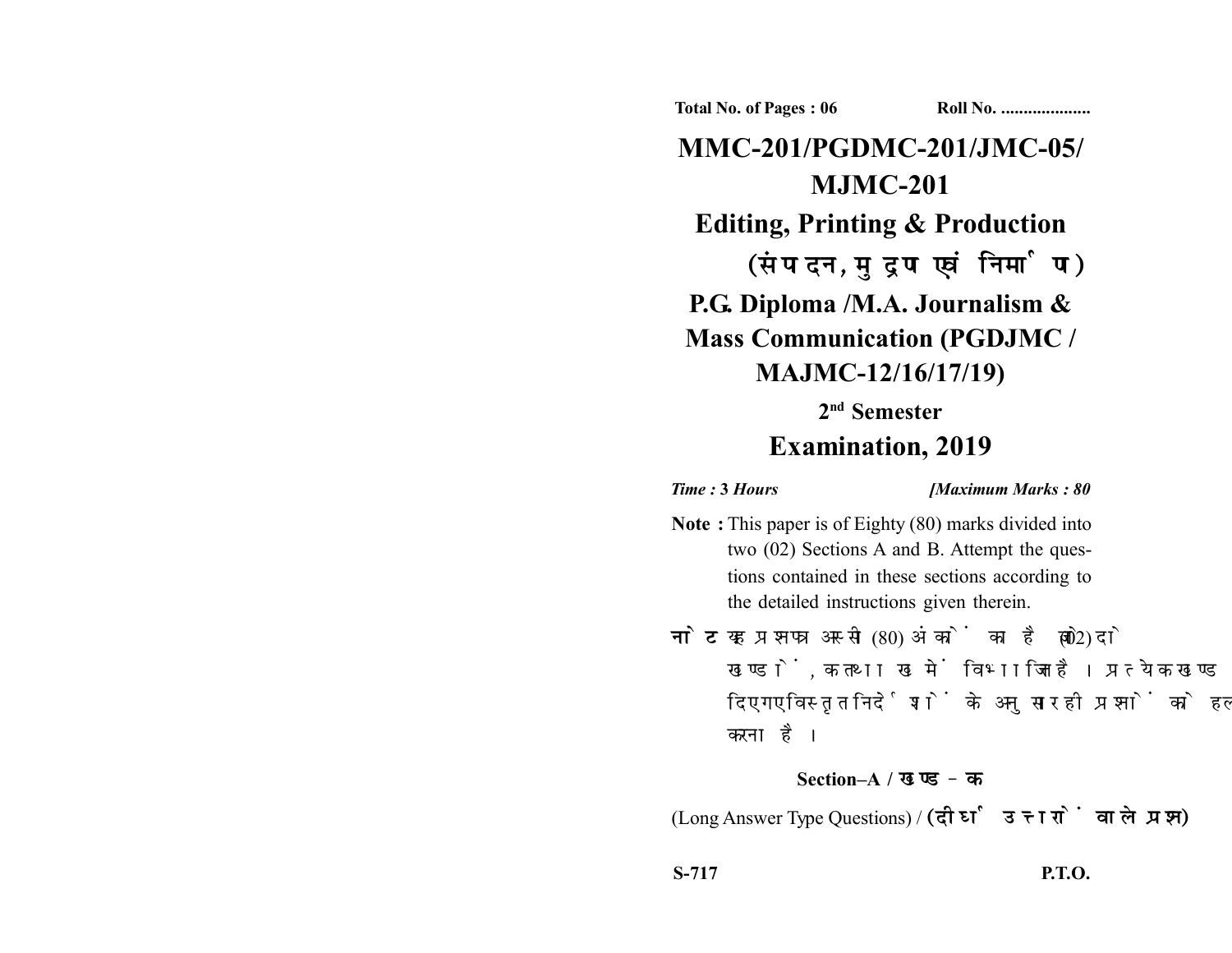4. Today newspaper is a brand. Keeping this in mind, discuss the changes that have come in the relationship between the editorial department and the management.

अखबार आज एक ब्रांड है। इसके मददेनजर संपादकीय विभाग और प्रबंधन के रिश्तों में आए बदलाव पर प्रकाश डालिए।

5. Why do we need gatekeepers in Newspapers? Describe.

अखबारों में गेटकीपर्स क्यों जरूरी है? समझाइये।

## **Section–B /**

(Short-Answer-Type Questions) / (लघु उत्तरों वाले प्रश्न)

- **Note :** Section 'B' contains Eight (08) short-answertype questions of Seven (07) marks each. Learners are required to answer any Five (05) questions only. **(5×7=35)**
- नोट: खण्ड'ख' में आठ (08) लघु उत्तरों वाले प्रश्न दिये गये हैं. प्रत्येक प्रश्न के लिए सात (07) अंक निर्धारित हैं। शिक्षार्थियों को इनमें से केवल पाँच (05) प्रश्नों के उत्तर देने हैं।
	- 1. Discuss the importance of translation in Hindi and Vernacular journalism.

हिंदी और भाषाई पत्रकारिता में अनुवाद के महत्व पर प्रकाश डालिए।

2. What are the qualities of a good and attractive heading? Explain with example.

एक अच्छे और आकर्षक शीर्षक की क्या खुबियाँ होती हैं ? उदाहरणों के साथ समझाइए।

- 3. Photo holds a very important place in newspaper. What are the significant things must be kept in mind while choosing a photograph? किसी भी समाचार पत्र में फोटो का अहम स्थान होता है। फोटो का चयन करते समय किन बातों का विशेषतौर से ध्यान रखा जाना चाहिए?
- 4. Discuss the importance of style book/style sheet in newspaper.

समाचार पत्र में शैली पस्तिका के महत्व के बारे में बताइए।

5. What is the importance of lay-out design for a newspaper? किसी समाचार पत्र के लिए साज-सज्जा (ले-आउट डिजाइन) का क्या महत्व है?

**S-717 P.T.O. S-717**